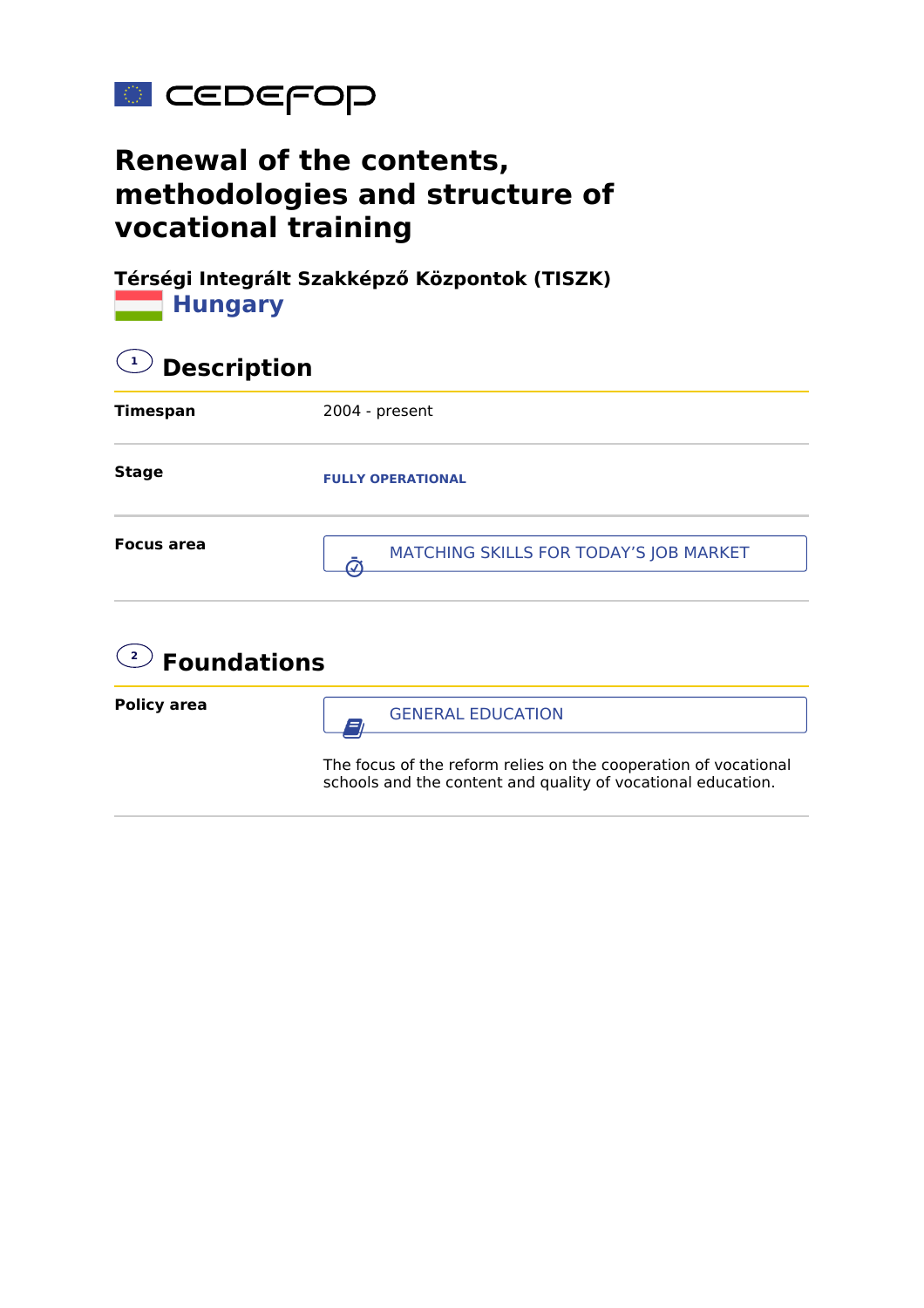| <b>Policy goal</b>          | The policy goals were the following: to reform the<br>contents and structure of vocational training; to<br>develop/introduce a modular training system; and to<br>strengthen the links between education and training<br>and the economy.<br>A new phase in the modernisation of the VET system<br>began in Hungary in 2006, which concurrently meant<br>renewal of content, methodology and structure. The<br>key concepts of the new training structure are<br>modularisation and competence-based training.<br>Together with this, the content of vocational training<br>has also been updated, and new professional and<br>examination requirements have been developed. The<br>Regional Integrated VET Centres (TISZK) were<br>established from consortiums of 6 to 8 vocational<br>schools in 2006. TISZKs provide a professional<br>learning environment for theory and workshop-based<br>practical classes of IVET. The training workshops are<br>equipped with state-of-the-art technology. TISZKs<br>constitute a network of multi-purpose and multi-<br>functional institutions that meet the needs of youth<br>VET, adult education and further education efficiently<br>and economically; are able to respond to changes in<br>labour market requirements; and stimulate real<br>cooperation and planning among partners contributing<br>to performing tasks. |
|-----------------------------|----------------------------------------------------------------------------------------------------------------------------------------------------------------------------------------------------------------------------------------------------------------------------------------------------------------------------------------------------------------------------------------------------------------------------------------------------------------------------------------------------------------------------------------------------------------------------------------------------------------------------------------------------------------------------------------------------------------------------------------------------------------------------------------------------------------------------------------------------------------------------------------------------------------------------------------------------------------------------------------------------------------------------------------------------------------------------------------------------------------------------------------------------------------------------------------------------------------------------------------------------------------------------------------------------------------------------------------------------------------------------|
| <b>Mismatch</b>             | PART OF BROAD POLICY MEASURE OF WHICH SKILL<br><b>MISMATCH IS ONLY A MINOR PART</b>                                                                                                                                                                                                                                                                                                                                                                                                                                                                                                                                                                                                                                                                                                                                                                                                                                                                                                                                                                                                                                                                                                                                                                                                                                                                                        |
|                             | The explicit goal of the reform was to modernise the vocational<br>education system through addressing the problems of<br>institutional fragmentation, outdated curricula and machinery.<br>Though not explicitly formulated in the policy goals, implicitly<br>the reform naturally addresses the skills mismatches. One of the<br>evaluation reports points out the Regional Development and<br>Training Committee (RFKB)'s inability to adequately create the<br>list of vocations with excess labour market demand in the<br>region. This list forms the basis of school's curricula, therefore<br>the reform process shed light on problems closely related to<br>skills mismatch.                                                                                                                                                                                                                                                                                                                                                                                                                                                                                                                                                                                                                                                                                    |
| Aim of policy<br>instrument | <b>UPSKILL EMPLOYED ADULTS</b><br>乐开                                                                                                                                                                                                                                                                                                                                                                                                                                                                                                                                                                                                                                                                                                                                                                                                                                                                                                                                                                                                                                                                                                                                                                                                                                                                                                                                       |
|                             | <b>OTHER</b><br>$\bullet\bullet\bullet$                                                                                                                                                                                                                                                                                                                                                                                                                                                                                                                                                                                                                                                                                                                                                                                                                                                                                                                                                                                                                                                                                                                                                                                                                                                                                                                                    |
|                             | To match the skills of young people in VET.                                                                                                                                                                                                                                                                                                                                                                                                                                                                                                                                                                                                                                                                                                                                                                                                                                                                                                                                                                                                                                                                                                                                                                                                                                                                                                                                |
| <b>Legal basis</b>          | <b>LAW</b>                                                                                                                                                                                                                                                                                                                                                                                                                                                                                                                                                                                                                                                                                                                                                                                                                                                                                                                                                                                                                                                                                                                                                                                                                                                                                                                                                                 |
| <b>Administrative level</b> | <b>NATIONAL</b>                                                                                                                                                                                                                                                                                                                                                                                                                                                                                                                                                                                                                                                                                                                                                                                                                                                                                                                                                                                                                                                                                                                                                                                                                                                                                                                                                            |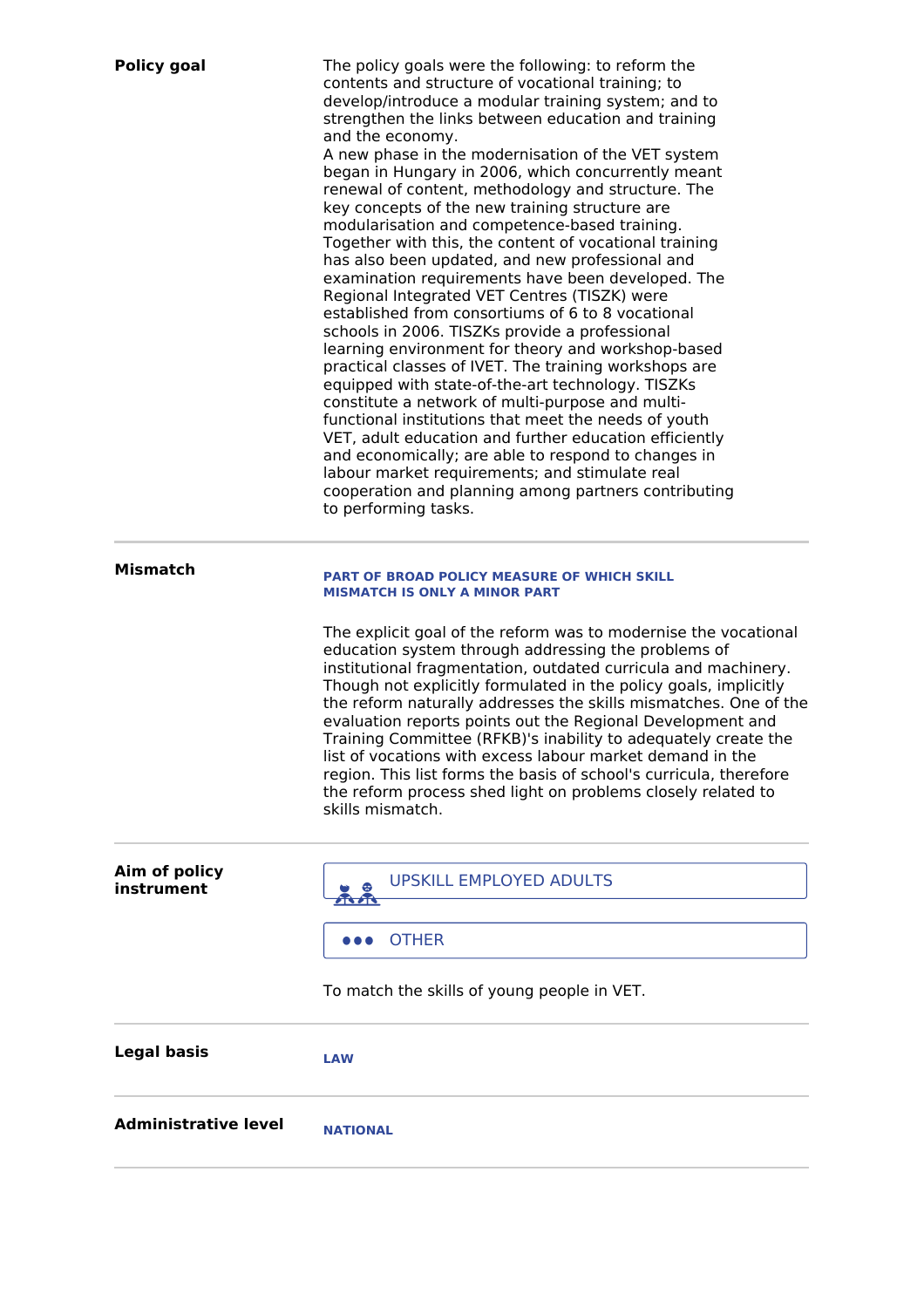| <b>Stakeholders</b>              | <b>GOVERNMENT (CENTRAL &amp; REGIONAL)</b><br>可而可                                                                                                                                                                                                                                                                                                                                                                                        |
|----------------------------------|------------------------------------------------------------------------------------------------------------------------------------------------------------------------------------------------------------------------------------------------------------------------------------------------------------------------------------------------------------------------------------------------------------------------------------------|
|                                  | <b>TRAINING PROVIDERS (PUBLIC/PRIVATE)</b>                                                                                                                                                                                                                                                                                                                                                                                               |
|                                  | <b>EMPLOYER FEDERATIONS</b><br><u>ဝင်ငံ</u><br>မူနာမ                                                                                                                                                                                                                                                                                                                                                                                     |
|                                  | <b>OTHER</b><br>.                                                                                                                                                                                                                                                                                                                                                                                                                        |
|                                  | National Institute for Vocational and Adult Training - design of<br>the measure and lead implementing organisation<br>Local governments/city or town councils - implementation<br>Labour Market Fund - funding<br>Employers' representatives - design<br>Regional Development and Training Committees - specifying the<br>list of vocations in high-demand<br>Schools, training providers, universities - implementation                 |
| <b>Funding</b>                   | The total cost of the TISZK reform approached 16.9<br>billion HUF (€54 million) over 2004-2008. Since 2008,<br>a further 36.8 billion HUF (€118 million) was made<br>available to participating institutions. The bulk share<br>of the funding was covered from European sources.<br>The budget came from the central budget, mostly<br>from European cohesion funds, both through the<br>Labour Market Fund (Munkaerőpiaci Alap - MPA). |
| <b>Intended</b><br>beneficiaries | Individuals receiving vocational training are expected<br>to benefit from this measure through enhanced<br>teaching quality and more effective school<br>functioning.                                                                                                                                                                                                                                                                    |



**Use of labour market intelligence**



INFORM AND TRAIN CAREER GUIDANCE AND COUNSELLORS

Courses offered in VET schools are in line with the recommendations of the Regional Development and Training Committees (RFKB), which create an up-to-date list of vocations with excess labour market demand in the regions. This is the mechanism that affects school curricula, based on actual labour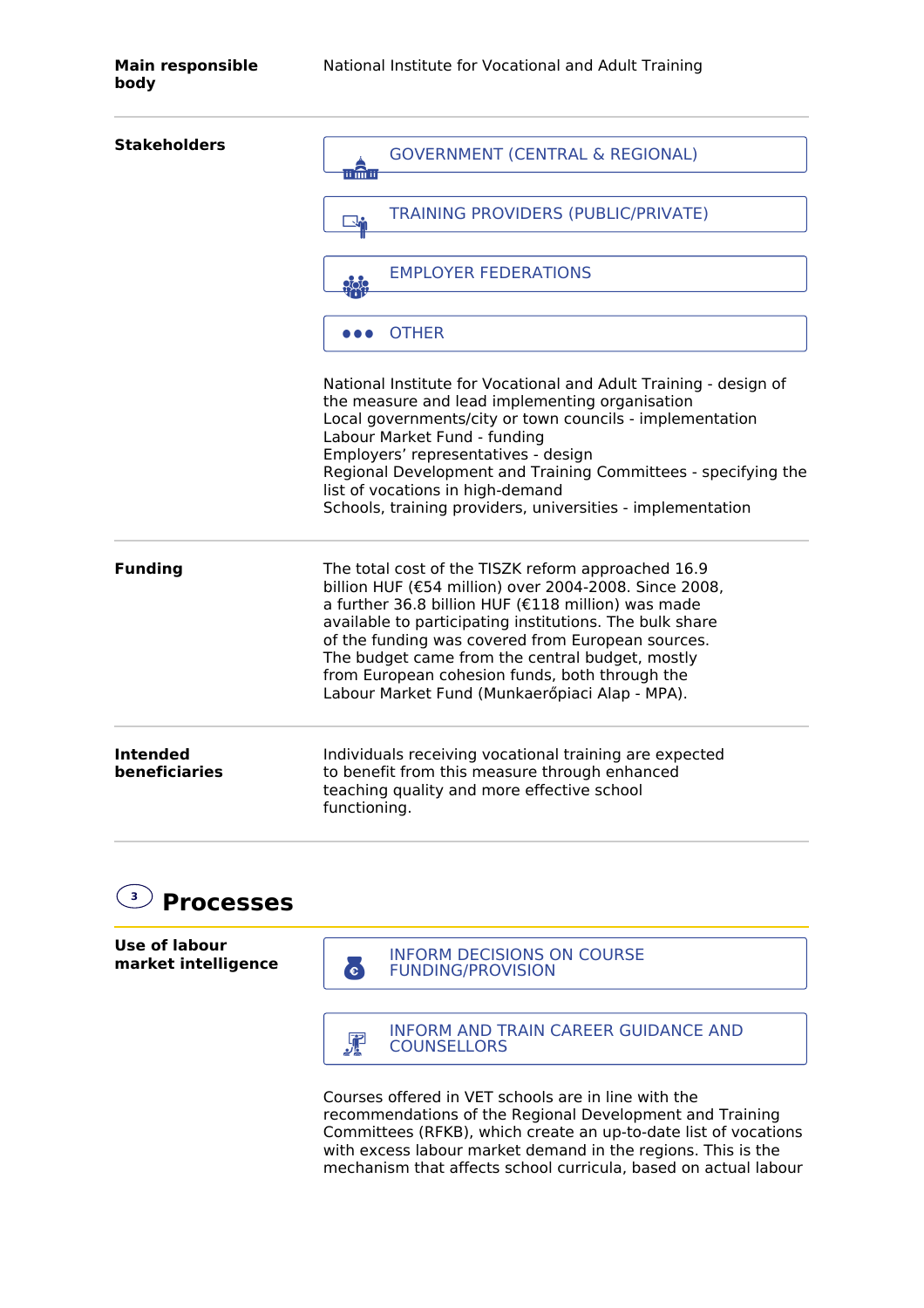|                                | market needs. RFKB committees are composed of 28 members.<br>Half of them are delegated by the national employers' and<br>employees' associations, and by the chamber of commerce. The<br>other half of the members are delegated by authorities<br>responsible for the financial management of schools,<br>foundations supporting the development of public schools,<br>public employment offices, higher education institutions, and by<br>the ministry responsible for education.                                                                                                                                                                                                                                                                                                                |
|--------------------------------|-----------------------------------------------------------------------------------------------------------------------------------------------------------------------------------------------------------------------------------------------------------------------------------------------------------------------------------------------------------------------------------------------------------------------------------------------------------------------------------------------------------------------------------------------------------------------------------------------------------------------------------------------------------------------------------------------------------------------------------------------------------------------------------------------------|
| <b>Financial schemes</b>       | The formal beneficiaries of the funding - some of it<br>from the central budget, mostly from European<br>cohesion funds, both through the Labour Market Fund<br>(Munkaerőpiaci Alap - MPA) - are schools themselves.<br>Most of such funds are spent on keeping the schools<br>up to date technologically. Disbursement of funds is,<br>however, conditional not only upon the participation in<br>a TISZK or other form of integration, but on a range of<br>professional criteria as well. These include regular<br>trainings provided to the teaching staff and keeping<br>the courses offered in line with the recommendations<br>of the Regional Development and Training Committee<br>(RFKB, which creates an up-to-date list of vocations<br>with excess labour market demand in the region. |
| <b>Frequency of</b><br>updates | The Regional Development and Training Committee<br>(RFKB) creates an up-to-date list of vocations with<br>excess labour market demand in the region on an<br>annual basis.                                                                                                                                                                                                                                                                                                                                                                                                                                                                                                                                                                                                                          |
| <b>Development</b>             | In the initial pilot phase between 2004 and 2006, no<br>target indicators were set by the implementing<br>institutions. Therefore, initial results of the project are<br>difficult to assess. Target indicators became a core<br>element of the institutions' bid for funding. These<br>indicators were often set unrealistically at the first<br>phase, but they were renegotiated once the funding<br>was obtained. The changes in 2006 only affect the<br>contents, the indicators were only introduced in 2008.                                                                                                                                                                                                                                                                                 |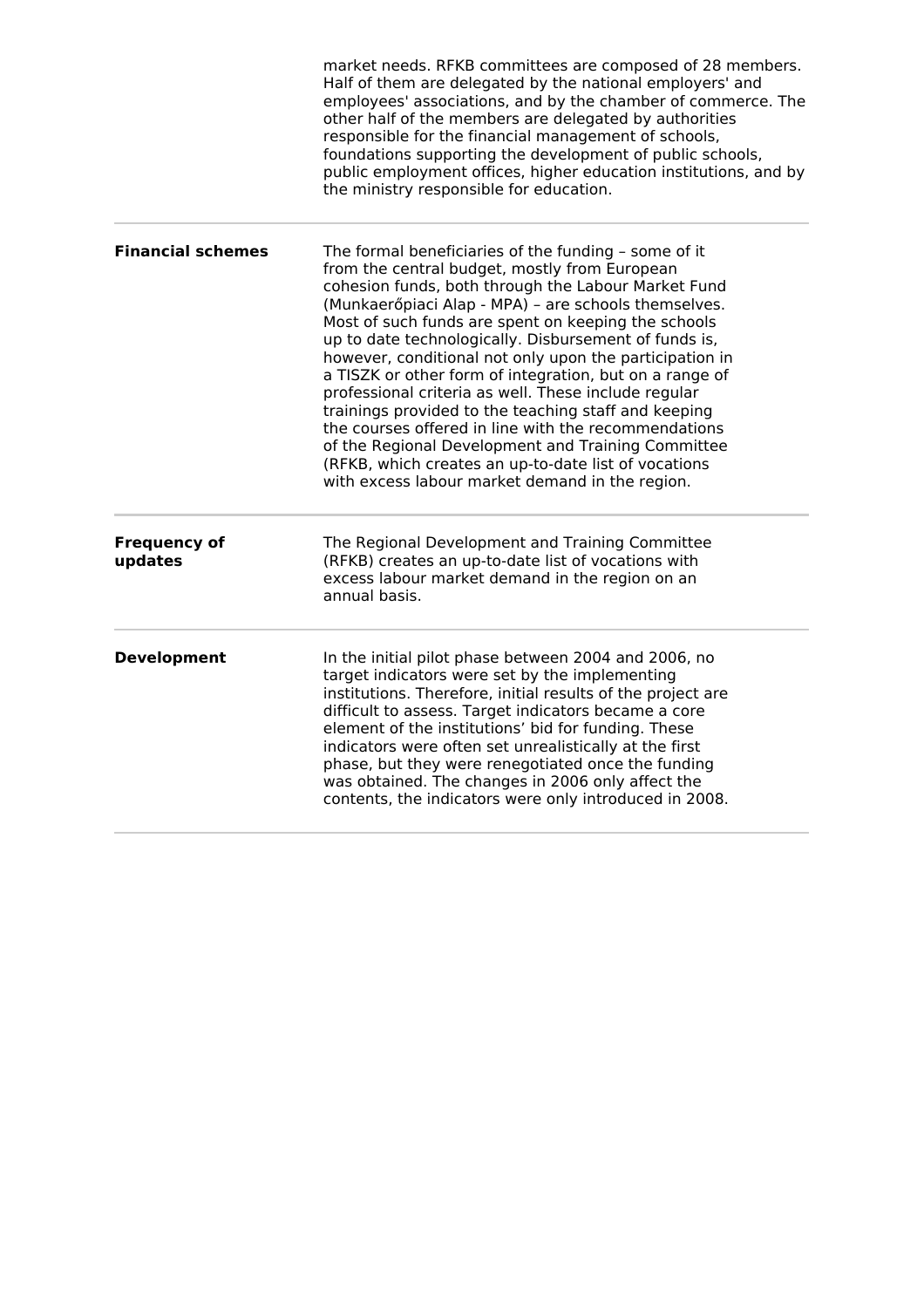|                        | implementation was the set of perverted financial<br>incentives to set up TISZKs:<br>1) The true motivation of the participating schools: In<br>the context of a falling number of children and<br>attendance, school principals have to worry about<br>their school becoming redundant in the system and<br>their jobs scrapped. In such an environment, coupled<br>with the chronically poor funding and the consequent<br>amortization of school infrastructure, the prospect of<br>millions of forints of state and EU funding, even in the<br>case of smaller schools, created an irresistible<br>imperative to take part in the TISZK reform. This is<br>well reflected in the high number of participating<br>schools, as well as in the special allowances made to<br>institutions that were initially not planned to be<br>involved, but found a way to persuade decision<br>makers to loosen their criteria.<br>2) Distance between the cooperating schools: Access<br>to EU funding was made conditional on a minimum of<br>1,500 students attending the participating schools.<br>This caused no difficulties in cities, but in scarcely<br>populated regions, the threshold forced schools very<br>far from each other to formally cooperate. As these<br>regions are typically the ones with the poorest<br>infrastructure, cooperation between such schools<br>remained rather theoretical than actually<br>implemented.<br>No adjustments were made to tackle these problems.<br>The adequacy of this instrument is questioned by<br>external evaluations. One of these reports claims that<br>there are inefficiencies, such as the RFKB of Tatabánya<br>(60 kms from Budapest), taking local labour demand<br>only into account, while ignoring commuting prospects<br>to the capital. Another claims that the Committees are<br>effectively dysfunctional and only a fraction of<br>employees are represented if regular meetings do<br>take place at all. Finally, even if such meetings take<br>place, employers have a strong incentive (to keep<br>wages down and have a larger pool to select from in<br>the long run) to overstate their labour demand, which |
|------------------------|----------------------------------------------------------------------------------------------------------------------------------------------------------------------------------------------------------------------------------------------------------------------------------------------------------------------------------------------------------------------------------------------------------------------------------------------------------------------------------------------------------------------------------------------------------------------------------------------------------------------------------------------------------------------------------------------------------------------------------------------------------------------------------------------------------------------------------------------------------------------------------------------------------------------------------------------------------------------------------------------------------------------------------------------------------------------------------------------------------------------------------------------------------------------------------------------------------------------------------------------------------------------------------------------------------------------------------------------------------------------------------------------------------------------------------------------------------------------------------------------------------------------------------------------------------------------------------------------------------------------------------------------------------------------------------------------------------------------------------------------------------------------------------------------------------------------------------------------------------------------------------------------------------------------------------------------------------------------------------------------------------------------------------------------------------------------------------------------------------------------------------------------------------------------------------------|
| <b>Success factors</b> | puts an upward bias on estimates of labour demand.<br>Based on the different evaluations, this reform was not<br>very successful. Only a few adjustments were made<br>(e.g. setting target indicators after 2008), which were<br>not enough to make the whole reform's impact<br>positive and sustainable.                                                                                                                                                                                                                                                                                                                                                                                                                                                                                                                                                                                                                                                                                                                                                                                                                                                                                                                                                                                                                                                                                                                                                                                                                                                                                                                                                                                                                                                                                                                                                                                                                                                                                                                                                                                                                                                                             |
| <b>Monitoring</b>      | As of the end of 2011, there were altogether 86 TISZK-<br>s registered in the country, in which a total of 701<br>schools were participating. Between the years of 2008<br>and 2011, the cumulative number of students who<br>received training in the TISZKs reached 343,017. Yet<br>this figure cannot be directly compared to any initial<br>aim, as no quantitative targets were set either during<br>the planning or the implementation phases of the<br>measure. The main indicator was the number of<br>students receiving training.                                                                                                                                                                                                                                                                                                                                                                                                                                                                                                                                                                                                                                                                                                                                                                                                                                                                                                                                                                                                                                                                                                                                                                                                                                                                                                                                                                                                                                                                                                                                                                                                                                            |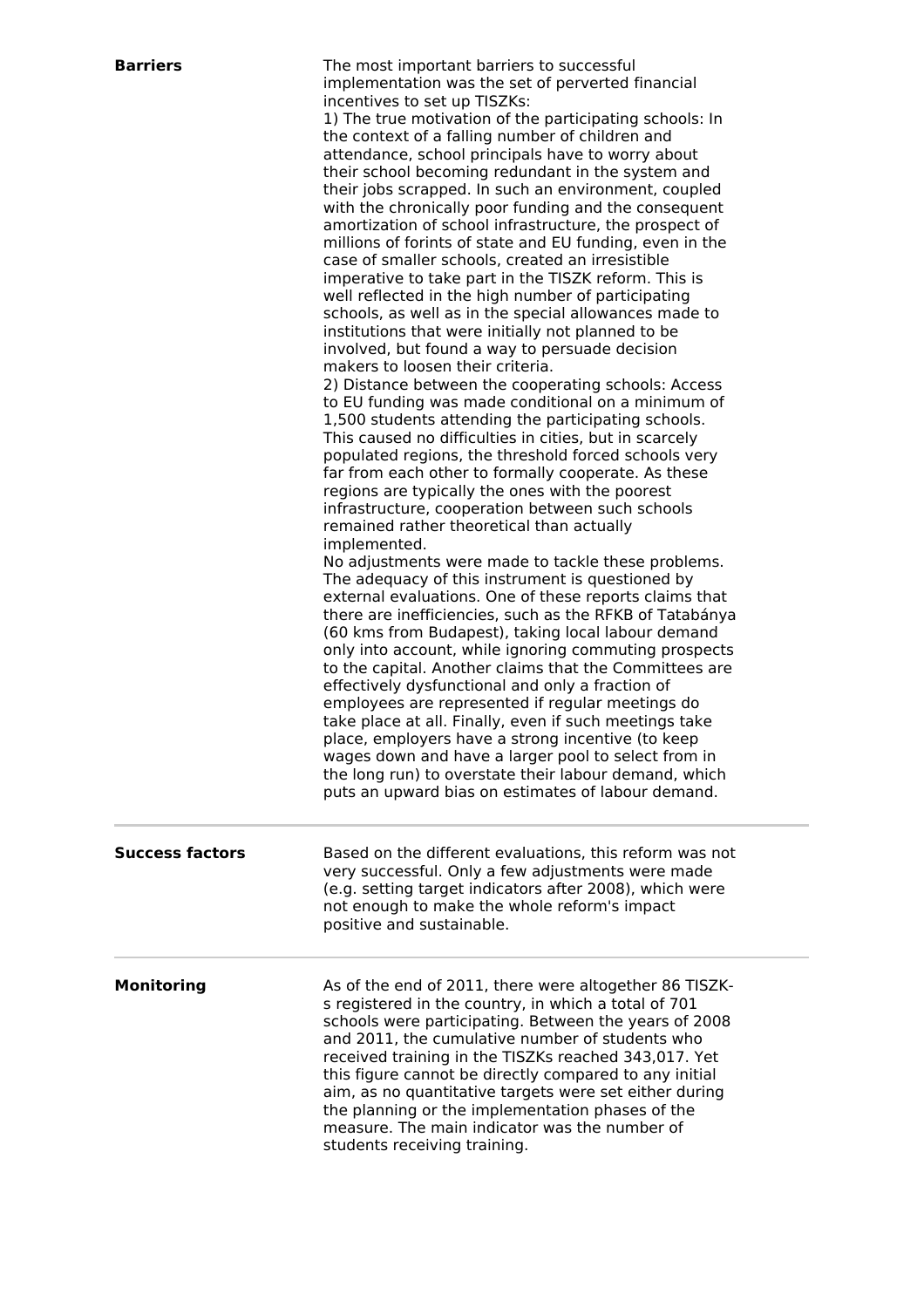## **SLIGHTLY INNOVATIVE**

The measure is innovative in the sense that it attempts to redesign an old system of vocational schools with poor quality and performance in a reasonable way. The reform attempts to establish a more cost-effective and modern VET system from a rather fragmented network of schools with poor infrastructure and outdated curricula.

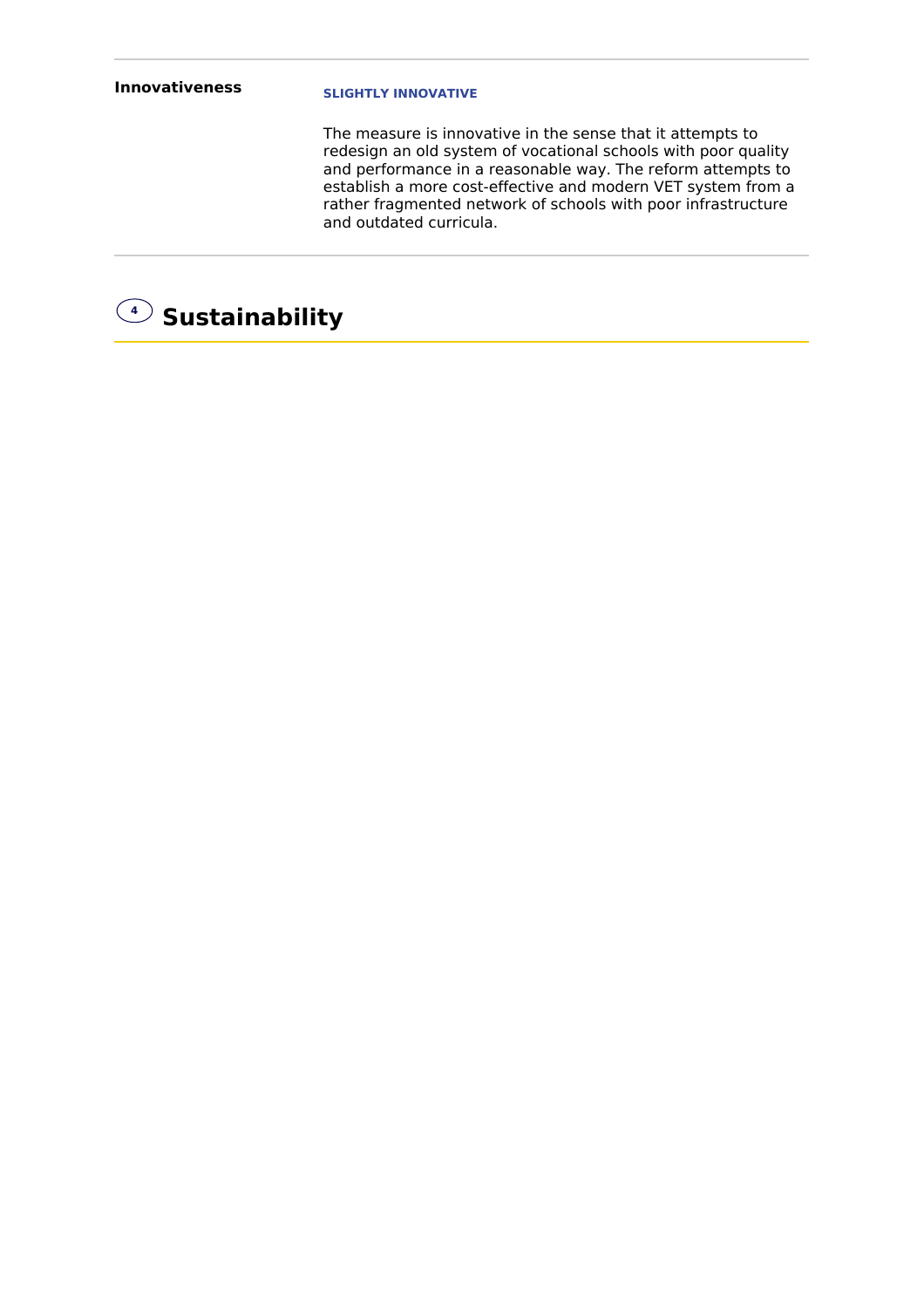A large-scale development has taken place in the infrastructure of the participating institutions – both in terms of modernisation of machinery and upgrading the knowledge of the teaching staff, which undoubtedly had a positive effect on the quality of the teaching taking place.

Stakeholders and external evaluations agree on the increased quality of education, in the context of the pilot programme. Perceptions of the later phase are more mixed. The teachers often cite that the programme helped students through the inclusion of soft skills into the curriculum, such as communication training or career orientation. Though not taught in all TISZK-s and often abandoned when the funding stopped, these had a very high marginal benefit as skills of this kind had been generally neglected in the Hungarian education system. Thus, based on one of the major objectives of the measure the implementation of the TISZK system can be deemed to be successful.

The impact on former students' labour market experience could and should have been assessed based on follow up surveys of graduates. Collecting such data was indeed included in the programme. In fact, however, in a high number of cases, personal acquaintances of school principals or dummy organisations enjoying the support of local politicians or political parties in power were subcontracted to carry out such studies. Consequently, the reliability of these studies is low, especially since they were conducted for only a very few years, as no schools spent money on them from 2008 onwards. The instrument achieved, to some extent, the modernisation of the school curricula, machinery, and also addressed the institutional fragmentation of the VET system. However, many studies point out that the money spent on this initiative could have, to some extent, been better used, since the incentives of the reform encouraged even schools who were not part of the target group of the programme to participate. There is almost no evidence on the labour market outcome of students of the VET system prior to and after the reform, which also makes it difficult to assess whether or not the initiative has achieved its targets. There was an unexpected cost that TISZK-s had practically no chance to meaningfully cooperate with the others, for instance because of the distance between their institutions. Even in cases where this would have been possible, school principals did everything they could to avoid the reduction of the size of their schools, to avoid laying off their colleagues. Such streamlining, however, would have been the very purpose of integration as through this only can costs be expected to shrink.